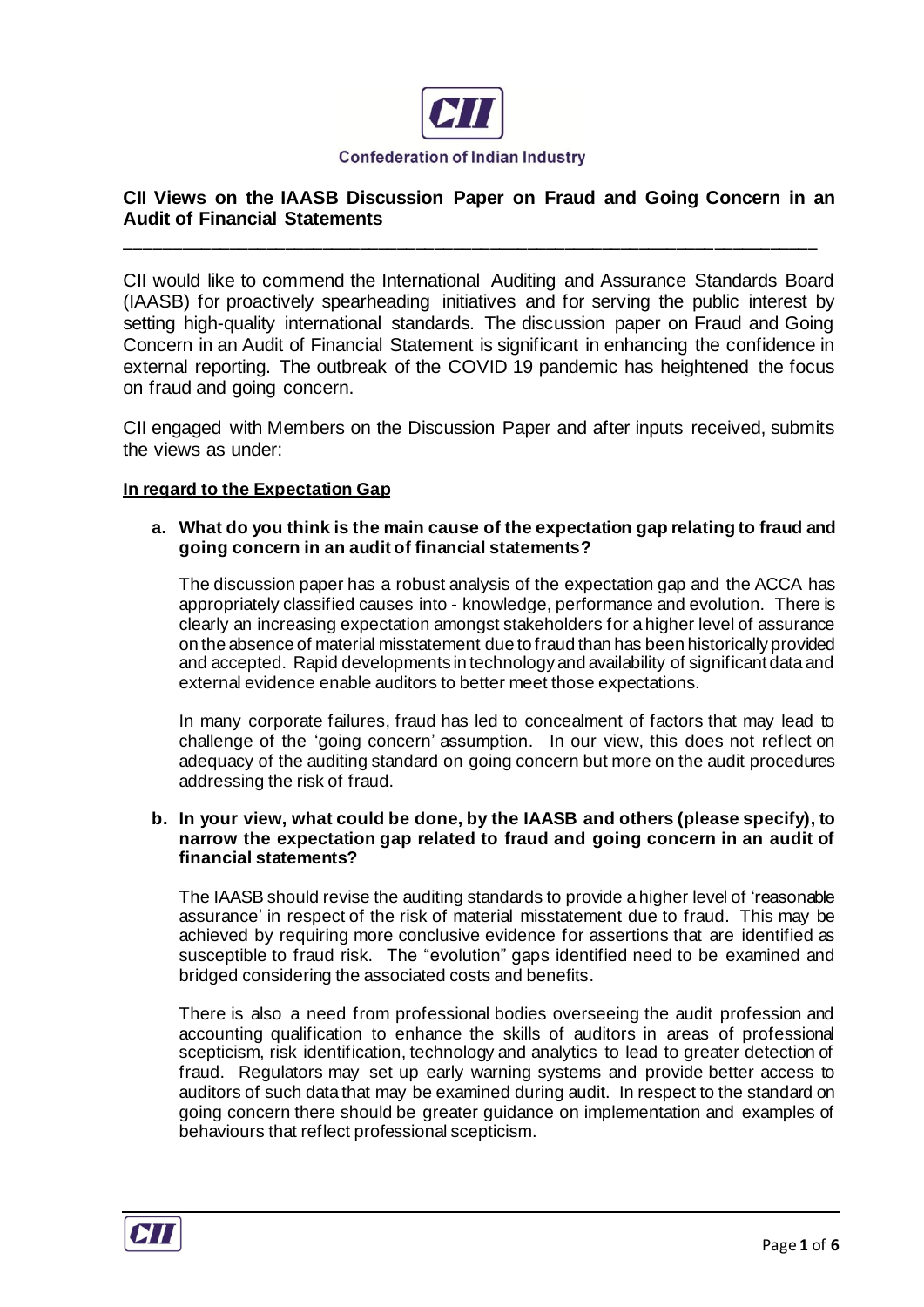# **Fraud**

## **a) Should the audit have more or enhanced requirements with regard to fraud in an audit of financial statements? If yes, in what areas?**

The current auditing standards state that the auditor's responsibility is to plan and perform the audit to obtain reasonable assurance about whether the financial statements are free from material misstatements due to fraud. Further, the auditor is required to apply professional judgment in evaluating an entity's facts and circumstances and to design appropriate audit procedures to address the risk of fraud. Reasonable assurance seeks persuasive evidence and not conclusive. To manage stakeholders' expectations, and to address the extent of persuasive evidence required by the auditor in carrying out the audit, additional guidance may be provided by the IAASB. Such guidance may entail forensic type or more penetrative procedures in selected areas of the audit under certain circumstances.

The IAASB may publish implementation guidance for existing ISA requirements in areas like:

- 1. Implementation guidance for management override of control and how it is related to fraud and audit procedures relating to journal entry testing and management estimates (test for bias).
- 2. Implementation guidance for considering Key Performance Indicators ('KPIs') as part of fraud risk assessment and how these may link with internal frauds within an organization.
- 3. How auditors should use analytics to identify outliers which may be further investigated for potential fraud.

The IAASB may also consider addressing the circumstances in which the auditors may be required to address this in Key Audit Matters as required by ISA 701.

### **b) Is there a need for enhanced procedures only for certain entities or in special circumstances? If yes:**

- **i. For what types of entities or in what circumstances?**
- **ii. What enhancements are needed?**
- **iii. Should these changes be made within the ISAs or outside the scope of an audit**

### **(e.g., a different engagement)? Please explain your answer.**

It is expected that uniform audit procedures are performed for all entities; however, IAASB may consider identifying more rigorous procedures in respect of public interest entities ('pubic interest entities' as defined under IESBA Code of Ethics for Professional Accountants). Also, this is where the expectation gap is most severely felt. As described earlier the enhancements are needed to the nature of evidence that is sought to provide 'reasonable assurance'. The changes should be made within ISAs. The objective of the changes is to enhance the relevance and effectiveness of the audit and accordingly, the ISAs is the best place to make the changes.

- **c) Would requiring a "suspicious mindset" contribute to enhanced fraud identification when planning and performing the audit? Why or why not?**
	- **i. Do you see a difference between a suspicious mindset and professional skepticism for the purpose of an audit? Please explain.**
	- **ii. Should the IAASB enhance the auditor's considerations around fraud to include a "suspicious mindset"? If yes, for all audits or only in some circumstances?**

A "suspicious mindset" may be detrimental to the auditor/entity relationship and hinder the free exchange of information necessary to perform an audit. Also, it is important to

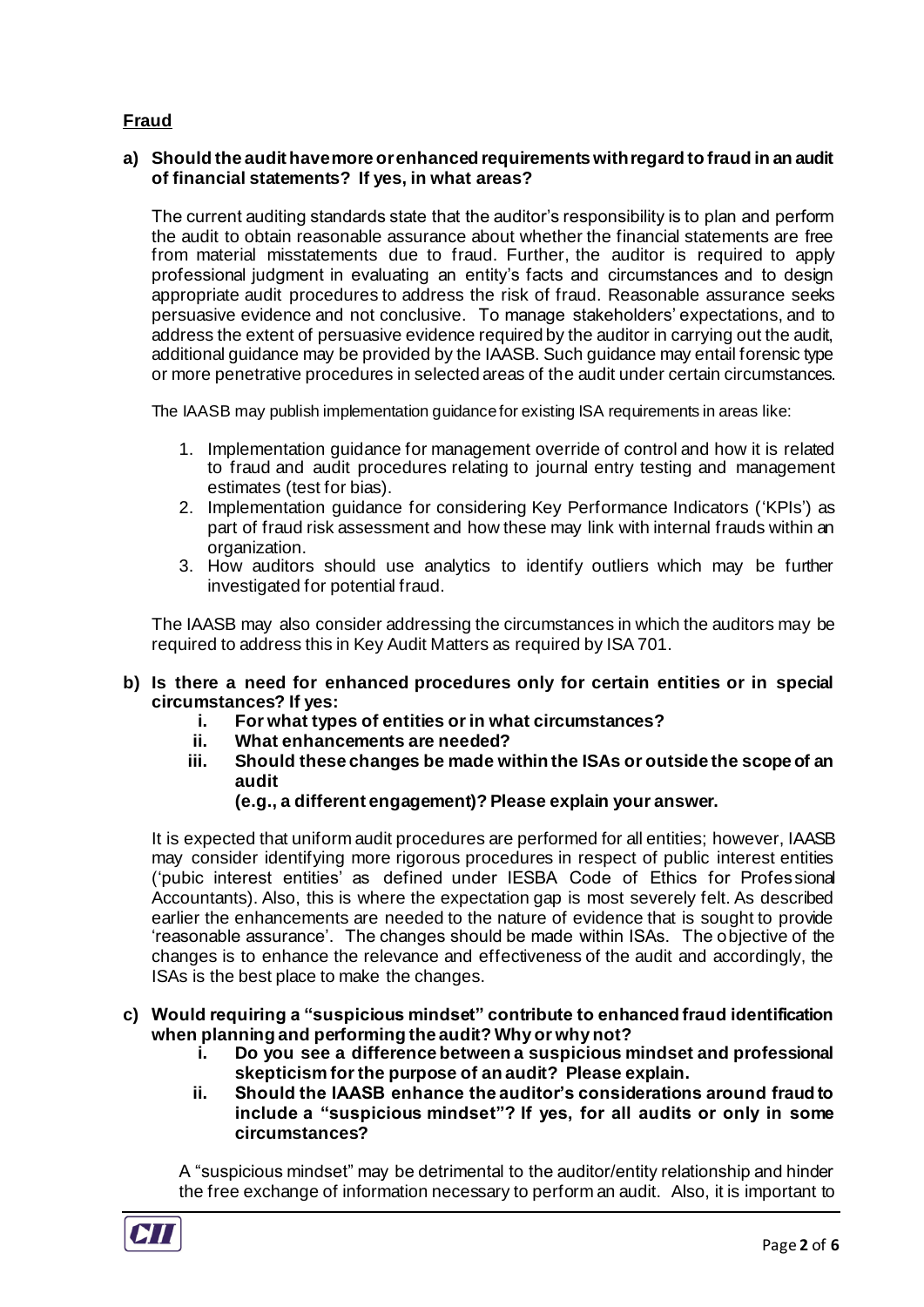note that professional scepticismis already well-defined and foundational in the auditing standards and, while it does not mean to be automatically suspicious, it does mean a questioning and unassuming mind and a critical assessment of audit evidence, including contradictory evidence.

Rather than providing a new term in the auditing standards, the IAASB could work with the International Accounting Education Standards Board to develop implementation guidance and/or educational materials to improve the consistency of application of professional scepticismand aid in reducing risks associated with the "performance gap," especially by highlighting areas which likely require increased professional scepticism (for example, via short videos that demonstrate how heightened professional scepticism led to the discovery of fraud).

### **a) Do you believe more transparency is needed about the auditor's work in relation to fraud in an audit of financial statements? If yes, what additional information is needed and how should this information be communicated (e.g., in communications to those charged with governance, in the auditor's report, etc.)?**

It is important that there is communication between the auditor and those charged with governance relating to the auditor's work in relation to fraud. Such communication should include fraud risk identification, internal controls over detection and policies for deterrence and the auditor's evaluation of management's programs and controls over fraud. In addition, enhanced communication about identified or suspected fraud, even when management is not involved, may be helpful to those charged with governance as they execute their processes to monitor the entity.

A more detailed description in the auditor's report of the responsibilities of the auditor related to fraud is unlikely to be helpful to users.

The auditor's responsibilities are currently included in the audit opinion, explicitly stating the financial statements are free of material misstatements whether due to error or fraud. Additional disclosure regarding audit procedures in the auditor's report or otherwise accompanying the financial statements are not likely to significantly improve the understanding of audit procedures. Instead of adding language to the auditor's report, it is more important to ensure that the audit report avoid use of highly technical terminology, and instead provide users with easy-to-understand information.

### **Going concern in an audit of financial statements**

#### **a. Should the auditor have enhanced or more requirements with regards to going concern in an audit of financial statements? If yes, in what areas.**

We do not consider a need to have enhanced or additional requirements with regards to going concern in an audit of financial statements. We believe that the most helpful changes can be affected through implementation guidance for auditors for areas such as how procedures already required by auditing standards other than ISA 570, Going Concern, may assist in the identification of conditions or events which may give rise to significant doubt about going concern assumption.

This thought process also stems from the fact that the auditor is bound to use professional scepticism; an overarching principle which cannot be over-emphasized. That the auditor should understand the nature of the business, its intricacies and make enquiries – all these procedures are not stand-alone; they are persistently and consistently to be followed as the auditor's DNA. That each audit partner/firm does not deal with this area in the right proportion or the appropriate depth could well be the

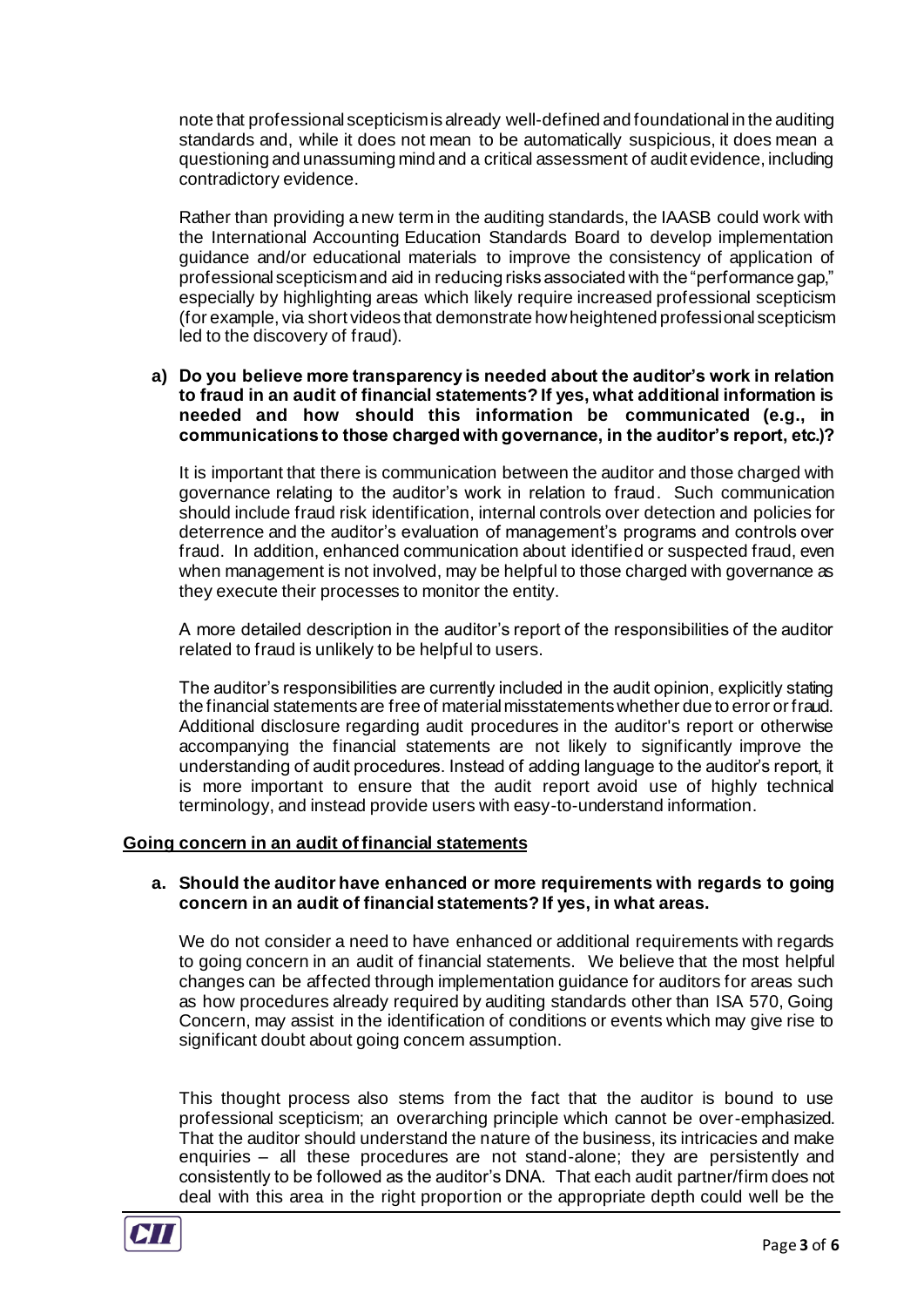reason of the many failures seen in the current times which led to the introduction of ISA 570.

The "performance gap" being more relevant than "evolution gap" in the going concern assessment. The current framework is quite prescriptive and has also listed out the conditions when going concern risk may be higher.

The following should be noted if disclosures per US GAAP should be adopted:

Under US GAAP, certain disclosures are required when management initially identifies conditions or events that raise substantial doubt about an entity's ability to continue as a going concern within one year after the financial statements are issued (or available to be issued, when applicable) but concludes that its plans alleviate substantial doubt. There is no disclosure requirement under IFRS for similar circumstances.

If, after considering management's plans, substantial doubt about an entity's ability to continue as a going concern is alleviated as a result of consideration of management's plans, an entity must disclose in the footnotes information that enables users of the financial statements to understand all the following (or refer to similar information disclosed elsewhere in the footnotes):

- Principal conditions or events that raised substantial doubt about the entity's ability to continue as a going concern (before consideration of management's plans)
- Management's evaluation of the significance of those conditions or events in relation to the entity's ability to meet its obligations
- Management's plans that alleviated substantial doubt about the entity's ability to continue as a going concern
- **b. Is there a need for enhanced procedures only for certain entities or in specific circumstances? If yes:**
	- **i. For what kind of entities or in what circumstances?**
	- **ii. What enhancements are needed?**
	- **iii. Should these changes be made within the ISAs or outside the scope of an audit**

### **(e.g., a different engagement)? Please explain your answer.**

We can consider the procedures on a cost-benefit analysis. Since the impact of audit failures is always higher for public listed entities, the committee could consider certain enhancements on the requirements for such entities.

For the kind of enhancements, additional corporate finance or restructuring specialists could be used to do a finance health assessment of the company.

These changes are recommended to be outside the ISA and included in the specific listing regulations or legislations which will carry more emphasis. Including these requirements as part of other regulatory requirements will help to mandate the compliance by the relevant parties.

### Examples of enhanced procedures

- 1. Assessing the availability of debt financing and the entity's capacity to borrow. Reviewing current loans, credit or other agreements for provision or covenants which may restrict the entity's ability to borrow additional funds or restructure its debt.
- 2. Assessing the impact of new financing on the operations and timings of cash flow.

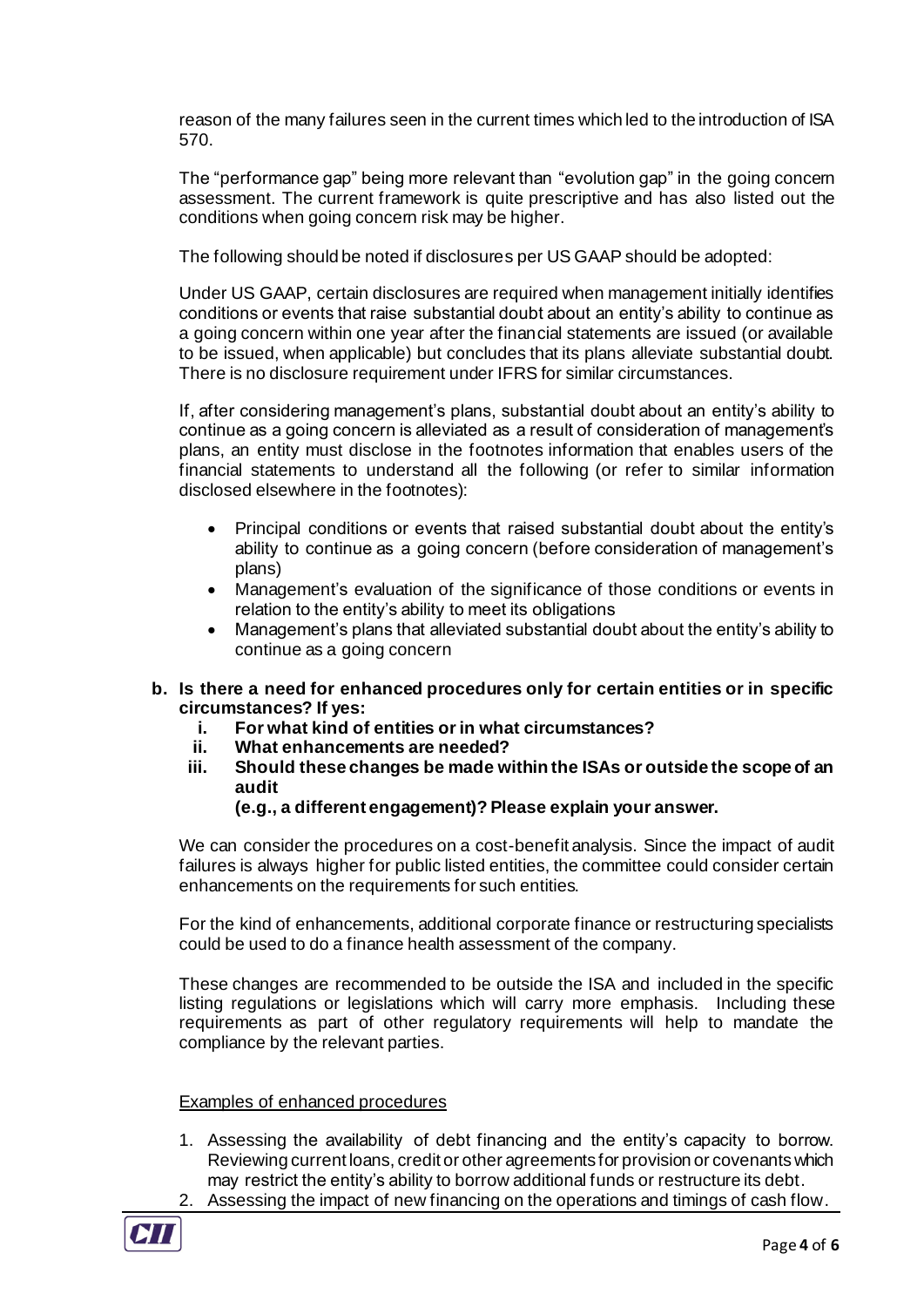- 3. Considering the impact of terms associated with new capital
- 4. Assessing marketability of assets that management plans to sell
- 5. Reviewing management forecasts such as cash flow or profit
- 6. Reviewing latest interim financial statements
- 7. Requesting information from the entities legal counsel of any ongoing issues, the expected outcome and impact on the entity.
- 8. Running Altman Z Score Analysis

Auditors are also engaged to carry out compilation, review, and similar other attestations. These changes can be added as a special performance engagement narrative in ISA for example: A third party opinion on going concern of the target acquiree or borrower.

# **c. Do you think more transparency is needed?**

- **i. About the auditor's work in relation to going concern in an audit of financial statements. If yes, what additional information is needed and how should this information be communicated (e.g., in communication with those charged with governance, in the auditor's report, etc.)**
- **ii. About going concern, outside of the auditor's work relating to going concern If yes, what further information should be provided, where should this information be provided, and what action is required to put this into effect?**

The current auditor's report is already at least 3 pages and including any additional disclosures will just mean that more details may be lost in the plethora of information. Assessing the going concern is the management's responsibility and should continue to remain so. Therefore, we do not recommend the inclusion of further additional information on going concern in the auditor's report. We believe that inclusion of a framework with related requirements in the accounting standards would go a long way of reducing the expectation gap relating to going concern which currently exists due to the non-coherent approach by auditors towards this aspect.

Should a specialist report be issued to the Company per the earlier suggestions, the summary of the report should be disclosed as part of the corporate governance report or other areas of the annual report as part of the management report to the different stakeholders.

### **Are there any other matters the IAASB should consider as it progresses its work on fraud and going concern in an audit of financial statements?**

### **a) Re-emphasis on importance of collaborative effort necessary from a variety of constituents around the world.**

To achieve improvements in the prevention and detection of fraud, and clear understanding of the evaluation and disclosure of matters related to going concern, collaboration is necessary with regulators, listing exchanges, auditing standard setters, accounting standard setters, entity management and TCWG, investors and auditors. The responsibilities of entity management and TCWG regarding appropriate procedures and controls in the area of fraud and going concern are critical to driving change. It will be critical for the IAASB to work together with other national auditing standard setting bodies to develop guidance that is consistent across multiple jurisdictions to reduce confusion and inconsistency in execution.

**b) About what more is needed to narrow the knowledge gap with regards to the meaning of material uncertainty related to going concern to enable more consistent interpretation of the concept.**